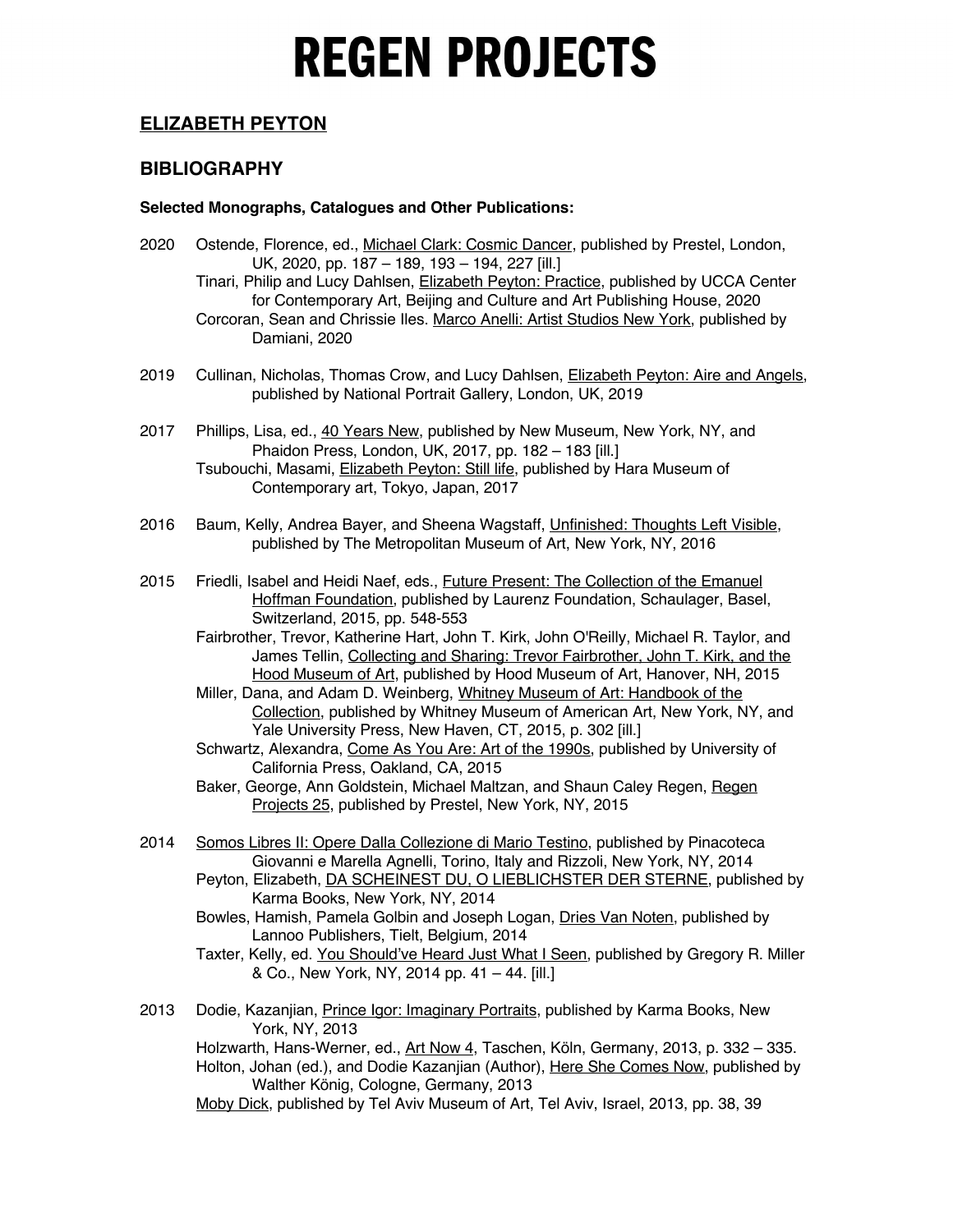Gioni, Massimiliano, ed., NYC 1993: Experimental Jet Set Trash and No Star, published by New Museum, New York, NY, 2013

- 2012 Elizabeth Peyton, published by Rizzoli, New York, NY, 2012
- 2011 Ghost: Elizabeth Peyton, published by Hatje Cantz Verlag, Germany, 2011 Nothing in the World But Youth, published by Turner Contemporary, Kent, United Kingdom, 2011, pp. 34, 57 (ills.)

- 2009 Hoptman, Laura, Live Forever: Elizabeth Peyton, published by Phaidon Press, London, United Kingdom, 2009 Elizabeth Peyton: Reading & Writing, published by Charta and The Irish Museum of Modern Art, Dublin, Ireland, 2009
- 2008 Heartney, Eleanor, Art & Today, published by Phaidon, London, England, 2008, pp.  $101 - 103$  [ill.] Holzwarth, Hans Werner, Art Now: Vol 3, Taschen: Cologne, 2008, p. 376-379 (ill) Robinson, Walter, Elizabeth Peyton, published by Whitewall, 2008, New York, NY, pp. 114 – 125 [ill.]
- 2007 Collection Art Contemporain, published by Centre Pompidou, Paris, France, 2007, pp. 358, [ill.] Fast Forward: Contemporary Collections for the Dallas Museum of Art, published by the Dallas Museum of Art, Dallas, TX, 2007, pp. 316 [ill.] Like Color in Pictures, published by the Aspen Art Museum, Aspen, CO, 2007, pp. 25 – 26, [ill.]
- 2006 Getlein, Mark, Living with Art, 8<sup>th</sup> ed., published by McGraw Hill, New York, p. 179. Nakanishi, Hiroyuki, ed., **Essential Painting**, published by The National Museum of Art, Osaka, Japan, 2006, pp. 107 – 115 [ill.]
	- Bowman, Rob and Jens Hoffman, eds., **Surprise Surprise**, published by the Institute of Contemporary Arts, London, United Kingdom, 2006
	- Browne, Alix, and Christopher Bollen, eds., Artists, published by Edition 7L, Paris, France, 2006, pp. 130
- 2005 Higgs, Matthew, and Steve Lafreniere, **Elizabeth Peyton, published by Rizzoli**, New York, NY, 2005

Richer, Francesca and Matthew Rosenzweig, eds., No. 1: First Works by 362 Artists, published by D.A.P., 2005, pp. 291, [ill.]

- Brugger, Ingried, Superstars: Das Prinzip Prominenz von Warhol bis Madonna, published by Hatje Cantz, Cologne, Germany, 2005
- Drawing from the Modern, 1975 2005, published by The Museum of Modern Art, New York, 2005, pp. 160, [ill.]
- Baume, Nicholas, ed., Getting Emotional, published by Institute of Contemporary Art, Boston, Massachusetts, 2005, pp. 23, 82 – 83, [ill]
- Grosenick, Uta, Art Now: Volume II, published by Taschen, Cologne, Germany, 2005, pp. 404 – 407, [ill.]

Dexter, Emma, Vitamin D: New Perspectives in Drawing, published by Phaidon Press, New York, NY, 2005, pp. 252 – 255 [ill.]

Gilbert, Rita and Mark Getlein, "Gilbert's Living with Art  $(7<sup>th</sup>$  ed.)," published by McGraw Hill, Boston, MA, 2005, pp. 175 [ill.]

Finger, Brad, and Christine Weidemann, 50 Contemporary Artists You Should Know, published by Prestel, Munich, Germany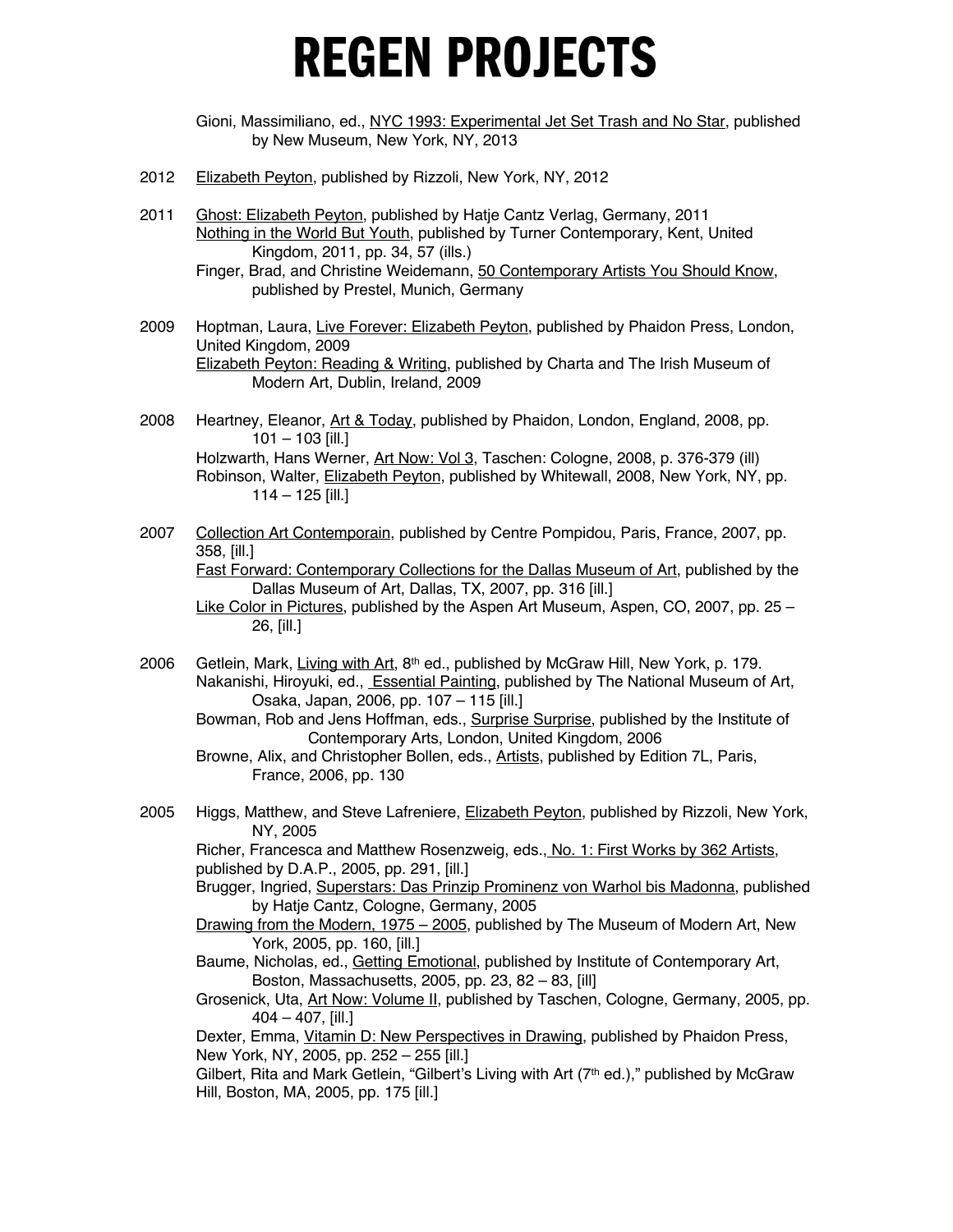Bonami, Francesco, ed., "Bidibidobidiboo," published by Foundazione Sandretto Re Rebaudengo, Turin, Italy, 2005

2004 Mönig, Roland, Jochim Plum, and Guido de Werd, Sammlung Plum, published by Museum Kurhaus Kleve, Kleve, Germany, 2004, pp. 52– 56 [ill.] Coetzee, Mark, Not Afraid: The Rubell Family Collection, published by Phaidon Press,

New York, NY, 2004, pp. 68, 104, 116, 117, [ill.]

Longwell, Alicia, North Fork/South Fork: East End Art Now, published by The Parrish Art Museum, Southampton, NY, 2004, pp. 64, 65 [ill.]

Iles, Chrissie, Shamim M. Momin, and Debra Singer, Whitney Biennial 2004, New York, NY, 2004, pp. 224, [ill.]

Bronson, AA, Kevin Killian, Dean Tacita, and David Robbins, Likeness: Portraits of Artists by Other Artists, published by CCA Wattis Institute, San Francisco, CA, 2004 pp. 55, [ill.]

2003 The Fourth Sex, curated by Francesco Bonami and Raf Simons, published by Fondazione Pitti Immagine Discovery, Florence, Italy, 2003, pp. 282, [ill.] Reverie: Works from the Collection of Douglas S. Kramer, published by The Speed Art

Museum, Louisville, Kentucky, 2003, pp.1

Eberling, Knut, Annelie Lutgens, and Frank Reijnders, Painting Pictures: Painting and Media in the Digital Age, published by Kerber Verlag, Bielfeld, Germany, 2003 pp. 87, 119, 150, 176 [ill.]

- Bonami, Francesco, and Carlos Basualdo, eds., Dreams and Conflicts: The Dictatorship of the Viewer, la Biennale di Venezia, 50<sup>th</sup> International Art Exhibition, published by Marsilio Editori, Venice, Italy, 2003, pp. 462
- 2002 Bell, Kirsty, Elizabeth Peyton 16 Artists, published by Salzburger Kunstverein, Salzburg, Austria, 2002

Wallis, Simon, Remix: Contemporary Art and Pop, published by Tate Publishing, London, UK, 2002

- Hoptman, Laura, Drawing Now: Eight Propositions, published by the Museum of Modern Art, New York, NY, 2002, pp. 149 – 165, [ill.]
- 2001 Becker, Ilka, Women Artists in the 20th and 21st Century, edited by Uta Grosenick, published by Taschen, Cologne, Germany, 2001, pp. 432, [ill.] Elizabeth Peyton: Deichtorhallen Hamburg, published by Hatje Cantz, Hamburg, Germany, 2001, pp. 103
- 2000 Elizabeth Peyton: Tony Sleeping, published by Westfalische Kunstverein Munster, Germany, 2000

Barron, Stephanie, Sheri Bernstein, and Ilene Susan Fort, Reading California: Art, Image and Identity, 1900 – 2000, published by the Los Angeles County Museum of Art, Los Angeles, CA, 2000, pp. 300

- 1999 Bang Larsen, Lars, Christoph Blase, and Yilmaz Dzeiwior, Art at the Turn of the Millennium, edited by Uta Grosenick and Burkhard Riemschneider, published by Taschen, Cologne, Germany, 1999
- 1998 Adams, Brooke, Young Americans II: New American Art at the Saatchi Gallery, The Pale Green Press, London, United Kingdom, 1998
- 1997 Hast, David, The Hirsch Farm Project, published by The Hirsch Foundation, Northbrook, IL, 1997 [ill.]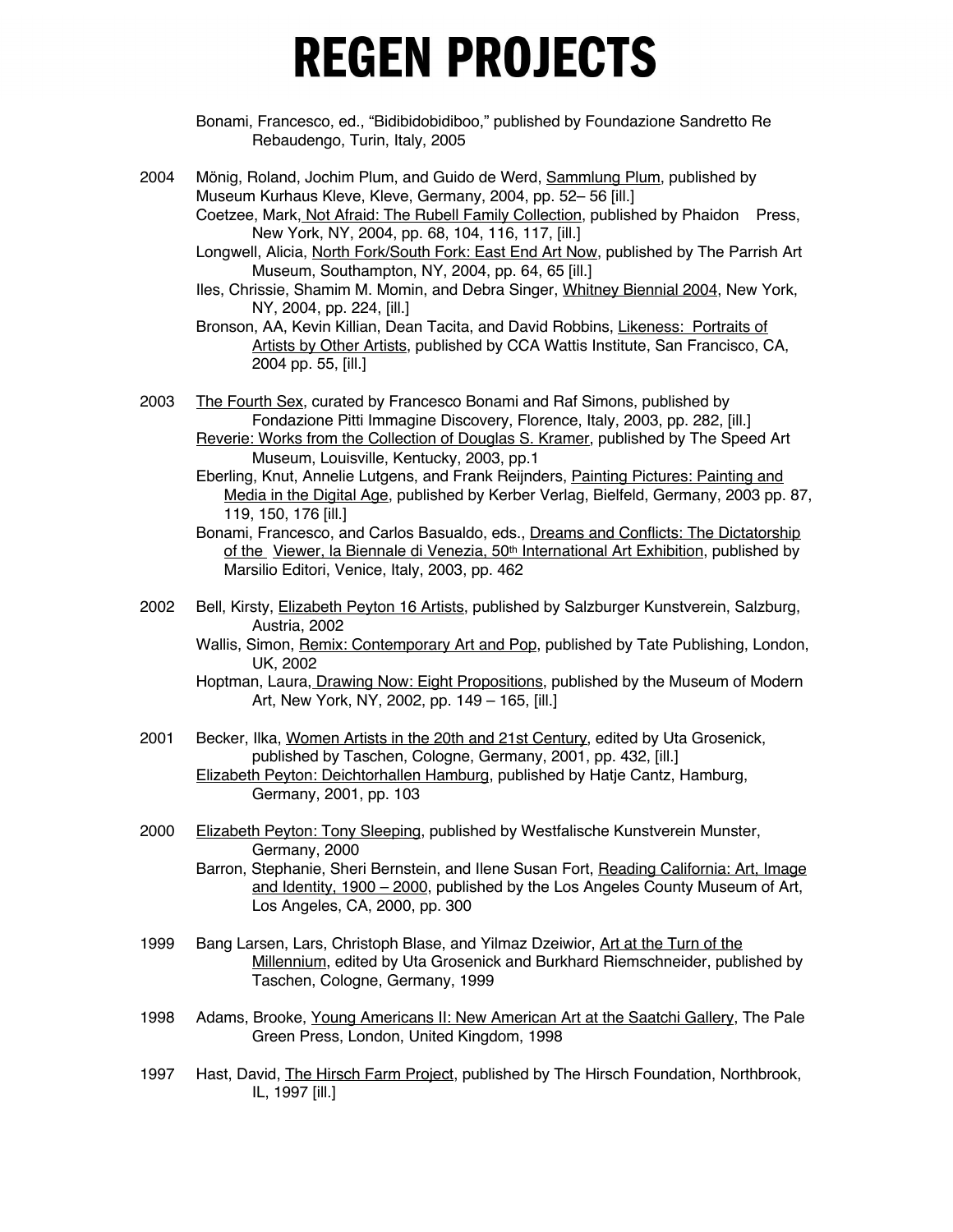Schmidt-Wulffen, Stephan, Art work...From the collection of West LB, published by Hatje Cantz Verlag, Cologne, Germany, 1997 [ill.] Steiner, Rochelle, Currents 71: Elizabeth Peyton, published by Saint Louis Art Museum,

Saint Louis, MO, 1997

New, published by Harry N. Abrams, Inc., New York, NY, 1997

- 1996 Universalis, published by Fundção Bienal de Sao Paulo, Sao Paulo, Brasil, 1996
- 1995 Bonami, Francesco, Campo 95, published by Umberto Allemandi, Turin, Italy, 1995 Helena Papadopolous, Space Odyssey, published by Koreneou Gallery, Athens, Greece, 1995
- 1994 Bonami, Francesco, Don't Postpone, Joy of Collecting Can Be Fun, published by Austrian Cultural Forum, Vienna, Austira, 1994
- 1993 Blau, Douglas, Hotel Chelsea, New York, NY, 1993

#### **Selected Articles and Reviews:**

- 2021 Buhr, Elke. "In CLOSE-UP in Riehen bei Basel schauen große Künstlerinnen genau hin." Monopol (November 2021) pp. 132 – 133 [ill.]
- 2020 Sulcas, Roslyn. "'Everything Crossed Over': Michael Clark's Cheeky World of Dance." The New York Times (October 2, 2020) [ill.] [online]
	- Smee, Sebastian. "A night to remember." The Washington Post (September 9, 2020) [ill.] [online]

Fateman, Johanna. "Elizabeth Peyton." The New Yorker (June 2020) [online] "12 Museum Shows Around the World Worth Traveling for in 2020, Including a Triennial of Millennial Chinese Artists." Artnet news (January 24, 2020) [ill.] [online]

- 2019 Bidisha. "Elizabeth Peyton: Aire and Angels review beautiful loners." The Guardian (October 12, 2019) [ill.] [online]
	- Buck, Louisa. "Elizabeth Peyton on Kurt Cobain, the Twilight films and painting a museum director in his shorts." The Art Newspaper (October 3, 2019) [ill.] [online]
	- Sooke, Alastair. "Elizabeth Peyton: Aire and Angels review, National Portrait Gallery: a fascinating meeting of pop stars, film stars and Elizabethan grandees." The Telegraph (October 2, 2019) [ill.] [online]
	- Sherwin, Skye. "Elizabeth Peyton's David: haunting mortality." The Guardian (September 27, 2019) [ill.] [online]
- 2018 Thornton, Sarah. "The Contemporary Collector." **Sotheby's (November December** 2018) pp. 78 – 83 [ill.]
- 2017 Paton, Elizabeth. "On the Auction Block: The Pull of Celebrity." The New York Times (September 7, 2017) pp. D6 – D7 [ill.]

Eddy, Melissa. "Angela Merkel's Humanity, Captured in an Elizabeth Peyton Oil." The New York Times (July 23, 2017) [ill.] [online]

Deboer, Simon. "'Still Life,' Wonderfully Alive." Tokyo Art Beat (May 3, 2017) [ill.] [online] Peyton, Elizabeth. "…FOR THE PURE HEART ALONE MAY NOT JOIN THE KNIGHTLY ORDER..." Another Man (Spring/Summer 2017) pp. 276 – 287 [ill., cover]

Yamauchi, Yuku. "'Elizabeth Peyton: Still Life'." The Japan Times (January 17, 2017) [ill.] [online]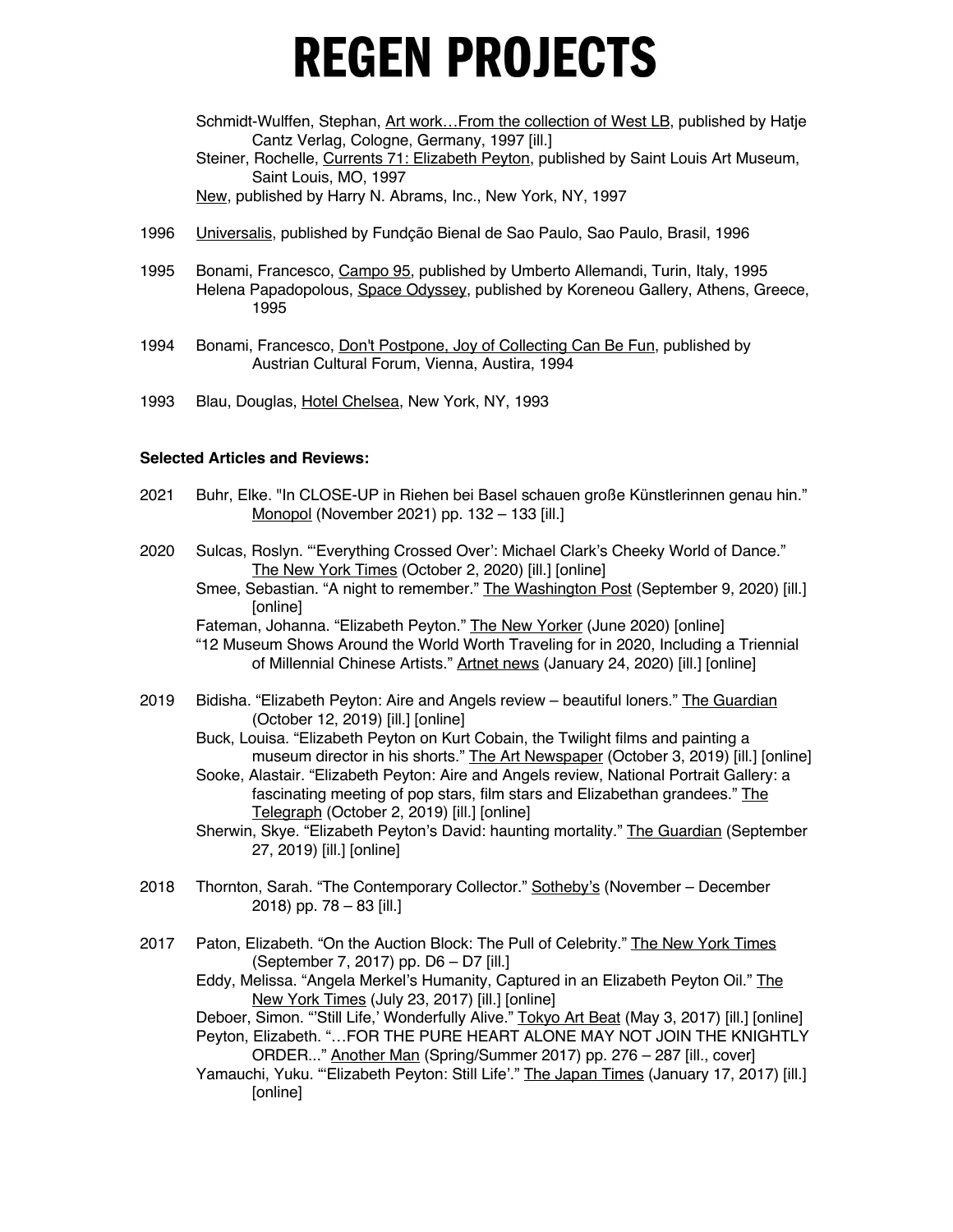- 2016 Laster, Paul. "Elizabeth Peyton's portraits capture the glamour of artistic talent." Time Out New York (December 13, 2016) [ill.] [online]
- 2015 Corman, Catherine. "New Wave Women: Frieze." The Huffington Post (October 6, 2015) [ill.] [online] "Elizabeth Peyton Curates Elizabeth Peyton." Elephant (Spring 2015) pp. 81 – 96 [ill., cover]
- 2014 "Studio Visits." W Magazine (Summer 2014) p. 42 [ill.] Archey, Karen. "Elizabeth Peyton." ARTnews (October 2014) p. 126 [ill.] Prince, Mark. "Elizabeth Peyton." Flash Art (October 3, 2014) [ill.] [online] Benschop, Jurriaan. "Critics' Picks: Elizabeth Peyton." Artforum (August 1, 2014) [ill.] [online]
- 2013 "Book of the Week: Elizabeth Peyton's 'Here She Comes Now'," The Tory Blog, (September 17, 2013)
	- Heinrich, Will, "Elizabeth Peyton at Gavin Brown's Enterprise," Gallerist NY (April 9, 2013)

Art in America (November 2013) [ill., cover]

- "Nelson Mandela: A Great Man, With Flaws." The New York Times Magazine (December 2013) pp. 8 [ill.]
- 2012 "Elizabeth Peyton Brings Honor Back to Celebrities at Regen Projects," HuffingtonPost (April 5, 2012) [online]
- 2011 Vogel, Carol "Art and Arias," The New York Times (February 18, 2011) pp. C26. Duray, Dan, "No Sleep Till Bovina," New York Observer (September 8, 2011) H.K., "Elizabeth Peyton, Star Chez Gagosian," Art Actuel (July/August, 2011) Moroz, Sarah, "Gagosian Hosts Peyton's First Solo show in Paris," The New York Times (May 29, 2011) Bloch-Champfort, Guy, "Derniers Jours: Elizabeth Peyton / Gagosian,"ArtNet (July 2011) [Online] Lafontaine, M., "Go See - Paris: Elizabeth Peyton at Gagosian Gallery," Art Observed (July 16, 2011) L.M., "C'est Qui?" Madame Figaro (July 2011) A.C.C., "ISA (2010), D'Elizabeth Peyton," L'Express Styles (July 6, 2011) "An Exhibition of New Paintings and Drawings by Elizabeth Peyton at Gagosian Gallery Paris," artdaily (July, 2011) [online] "La Palette Apaisée d'Elizabeth Peyton," O-di-C (July 2011) B., Ch., "Elizabeth Peyton," Technikart (July 2011) "Peyton's Faces," Vogue Paris (June/July 2011) Moroz, Sarah, "Gagosian Hosts Peyton's First Solo Show in Paris," The New York Times (May 29, 2011) "Art Show," Glamour (June 2011) Zhong, Fan, "Preview: Elizabeth Peyton, Á Paris," W Magazine (May 27, 2011) Willa Davis, Rebecca, "Elizabeth Peyton Takes on Paris," Elle Magazine (May 6, 2011) Porret, Karine, "Elizabeth Peyton," Stiletto (May 12, 2011) R., J., "Elizabeth Peyton," Trios Couleurs, Issue 3 (Summer 2011) 2010 Hackett, Regina, "Art-Shaped Box" Modern Painters (March 2010) pp.49 – 53 [ill.]
- 2009 Wehr, Anne, "Elizabeth Peyton," Frieze (January/February 2009) pp. 145 [ill]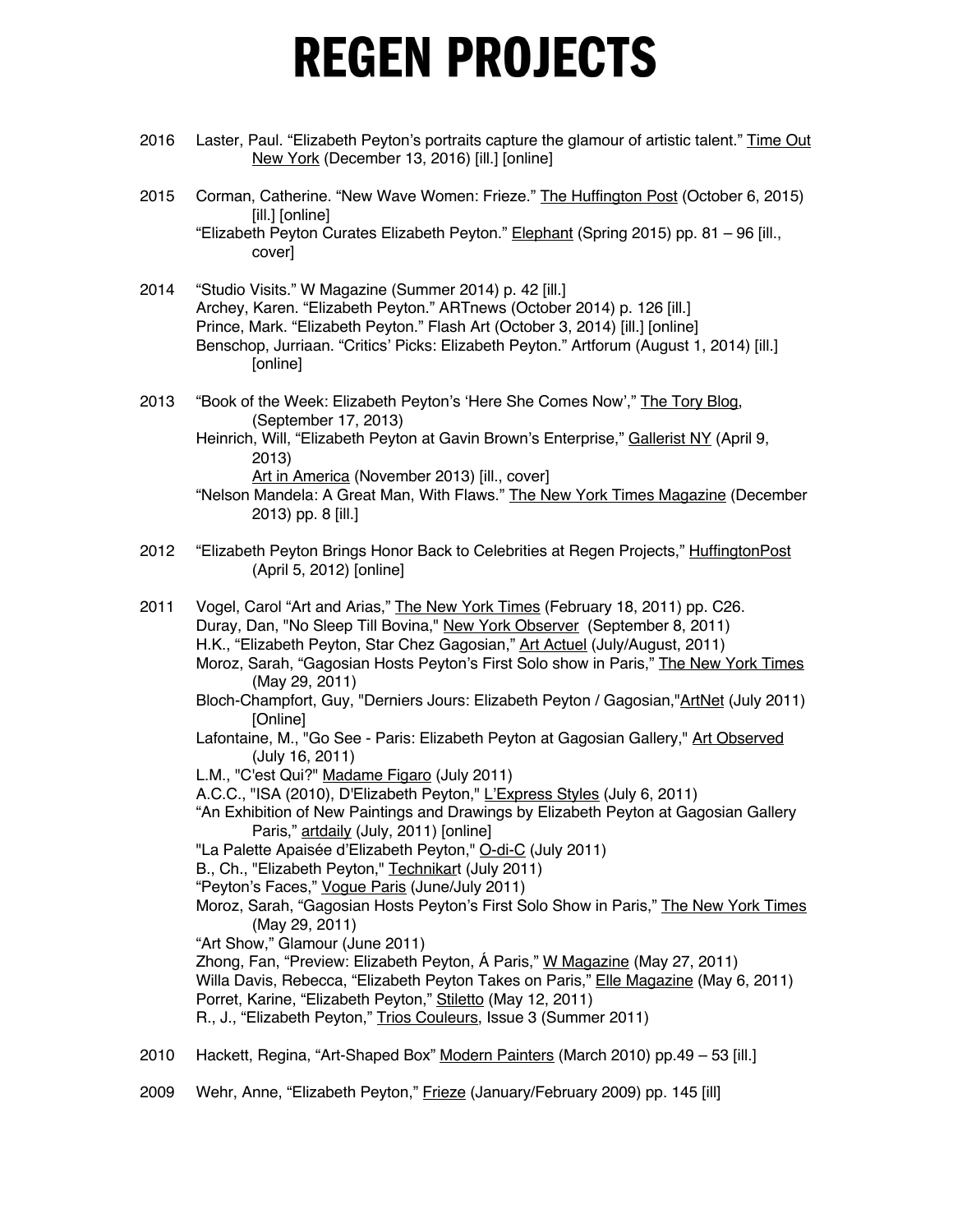Tully, Judd, "Nobody Does It Better," **ARTINFO** (June 19, 2009) Castets, Simon, "Smooth Criminals," V Magazine (June 18, 2009) [online] Idem, Item, "Now Viewing | ʻBlood of Two'," The New York Times (June 17, 2009) Senior, Jennifer, "Mother Earth: Michelle Your Belle," Sunday Tribune Dublin (March 29, 2009) (cover) Tscherny, Nadia, "Elizabeth Peyton: Beautiful People," Art in America (February, 2009) pp. 98 – 107 (cover) Wrede, Andreas, "A Question of Preference," Lufthansa Magazin, p. 58-61 2008 Tomkins, Calvin, "The Artist of the Portrait, The Deliverance of Elizabeth Peyton," The New Yorker (October 6, 2008) pp.  $40 - 47$  [ill.] "Peyton Place," Vanity Fair (October 2008) pp. 160 [ill.] Smith, Roberta, "The Personal and the Painterly," The New York Times (October 10, 2008) pp. C27, C34 [ill.] Smee, Sebastian, "Daring Strokes Go Pop," Boston Globe (November 23, 2008) "Obamaism," New York Magazine (November 17, 2008) pp. 30 [ill.] Gentile, Francesca, "Alta Societa su Tela," La Republica, October 18 Cocker, Jarvis, "Elizabeth Peyton," Interview Magazine (October, 2008) pp. 150 – 155 Rosenberg, Karen, "A Painter's Social Network, Traced in Her Photographs," New York Times, (July 11, 2008) Saltz, Jerry, "Elizabeth II," New York Magazine (May 19, 2008) Rosenberg, Karen, "Review: Elizabeth Peyton," New York Times (May 16, 2008) Thomas, Bryan, "She Paints the Scene: Elizabeth Payton," *Elle*, September, p. 416. 2007 Smith, Roberta, "It's Just Clay, but How About a Little Respect?" The New York Times, (September 7, 2007) pp. B27, B36 Krhlanovich, Grace, "Celebrities and unknowns," LA Weekly (March 22, 2007) pp. E46, [ill.] Pagel, David, "Small gestures made large," The Los Angeles Times (March 16, 2007) pp. E23 Stolz, Matthias, "Kunst am Ball," Leben Die Zeit, No. 19 (May 3, 2007) pp. 69 [ill.] "Elizabeth Peytons Sommermärchen," Monopol, No. 5 (May 2007) pp. 15, ill. Hirsch, Faye, "Elizabeth Peyton at Guild Hall," Art In America (January 2007) pp. 149 - 150, [ill.] 2006 Herbert, Martin, "Monographs: Elizabeth Peyton," Modern Painters (May 2006) pp. 124, 125 [ill.] Spade, Jack, Bald Ego, No. 3 (2006) pp. 156 – 159 Bookforum, (December 2006 – January 2007) (cover) Saltz, Jerry, "Portrait of the Artist as a Young Artist," The Village Voice (January 18-24, 2006) [ill.] Johnson, Ken, "Beautiful People Caught in Passivity," The New York Time (August 18, 2006) pp. 25, 26 [ill.] Lee, Carol, "Peyton Place," Paper, Vol. 23, No. 3 (September 2006) pp. 75, 76 [ill.] Kanzanjian, Dodie, "Art Goes Naked," Vogue Nippon, March, p. 109 2005 Saltz, Jerry, "The Richter Resolution," Modern Painters (April 2005) pp. 28 – 29 [ill.] "The Exhibition," **Esquire, Vol. 15, No. 3 (March 2005)** Kazanjian, Dodie, "Body Language," Vogue (December 2005) pp.320 - 331 Taguchi, Masami, "Creator's Voice," MyLohas (May, 2005) pp. 104, 105 Garrett, Craig, "Elizabeth Peyton: Sadie Coles HQ," Flashart, May June 2005, p. 150, ill.

Schnabel, Julian, "Body Language," Vogue (December 2005) pp. 320, 326 – 327 [ill.] "Elizabeth Peyton," KultureFlash, March 22 2005.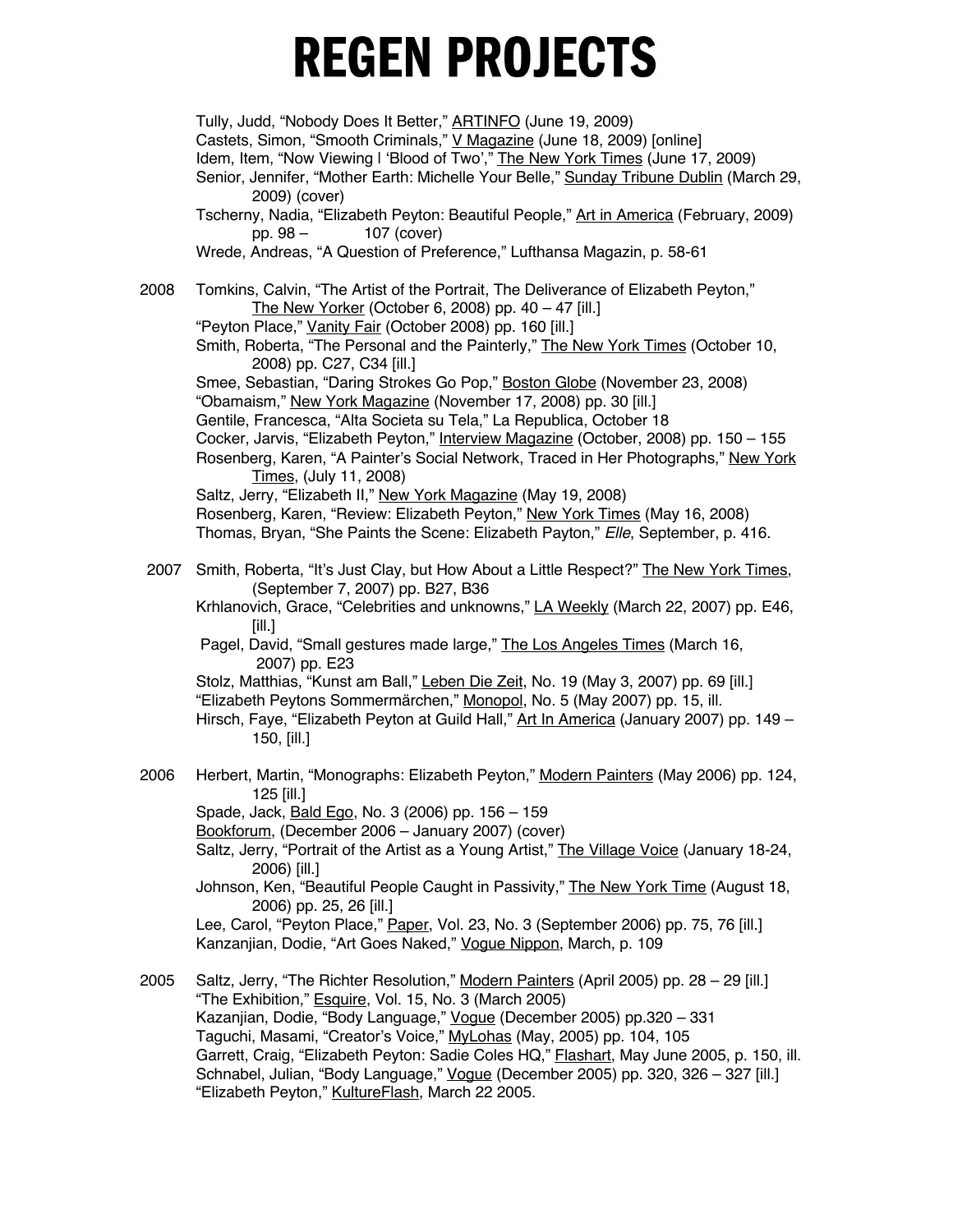Güner, Fisun, "Flatter Gets you Nowhere," MetroLife (March 14, 2005) Packer, William, "Art with a Tantalising Freshness," **Financial Times (March 9 2005)** [ill.] Holland, Charles, "Elizabeth Peyton," Modern Painters (June 2005) pp. 117, 118, [ill.] "Crazy in Love," Paper (February 2005) pp. 49.

2004 LA Weekly (October 29 – November 4, 2004) (cover) Lafreniere, Steve, "My Bohemia," The New York Times Magazine, (October 3, 2004) pp. 70 – 75 [ill.] Nickas, Bob, "People Take Pictures of Each Other," Influence, Issue 2 (2004) pp. 90 – 109 "The Year in Prints: The First Annual New Prints Review - Technical Porn," Art on Paper, Vol. 9, No. 2, (November/December 2004) pp. 58. Kazanjian, Dodie, "Peyton's Place," Vogue (October 2004) pp. 258 - 263, 391 [ill.] Peyton, Elizabeth, "Electoral Collage: A Portfolio," Artforum (September 2004) pp. 237 [ill.] Smith, Roberta, "Caution: Angry Artists at Work," The New York Times (August 27, 2004) pp. B21, B23 [ill.] Johnson, Ken, "The Hamptons, A Playground for Creativity," The New York Times (August 6, 2004) pp. B 27 & 29 Heartyney, Eleanor, "The Well-Tempered Biennial," Art in America (June/July 2004) pp. 70 – 77 Cameron, David, "American Pie: Whitney Biennial," Frieze, May 2004, pp. 64 - 69, ill. Joselit, David, "Apocalypse Not," Art Forum (May 2004) pp. 172, 173, 233 Bankowsky, Jack, "This is Today," Art Forum (May 2004) pp. 170, 171, 233 [ill.] Diez, Renato, "Alla Biennale del Whitney Torna la Pittura," Arte, April 2004, pp. 104 – 111 [ill.] Pincus, Robert L. "Art House," The San Diego Union-Tribune (April 18, 2004) pp. F1, F4 [ill.] Saltz, Jerry, "The OK Corral," The Village Voice (March 15, 2004) Hoban, Phoebe, "7BRs, Ocn Vu, WrldClass Art," The New York Times (March 14, 2004) pp. 1, 30, 31 Kimmelman, Michael, "Touching All Bases At the Biennial," The New York Times (March 11, 2004) pp. E27, E38 [ill.] Young, Paul, "Money, Power and Picasso's Bathroom," V Life (February/March 2004) pp. 80 – 87 [ill.] Griffin, Tim, "Out of the Past," Artforum (January 2004) pp. 57 – 59 2003 Edison, Mike, "Elizabeth Peyton: A painter grows in Long Island," Index (November 2003) pp. 24 [ill.] Heilenman, Diane, "'Reverie: Works from Collection of Douglas S. Cramer': Speed Art Museum," ARTnews (October 2003) pp. 136-37, ill. Peyton, Elizabeth, "Stars of Eternal Youth," Sleek Magazine, Issue No. 02 (2003) pp. 64  $-73$  [ill.] Vogel, Carol, "More Eyes on the Mix for the Whitney Biennial," New York Times (October 27, 2003) pp. B1, B5 [ill.] D'Amato, Jennie, "Image Conscious," Art + Auction (September 2003) pp. 62 - 66 [ill.] Burnett, Craig, "50th Venice Biennale", Frieze (September 2003) pp. 108 "Paint it White!", NME (June 28, 2003) pp. 10 [ill.] Ollman, Leah, "Icons of the Saints of Pop Culture." The Los Angeles Times (Friday, June 13, 2003) pp. E22 [ill.] Morton, Tom, "Elizabeth Peyton," Frieze, Issue 75 (May, 2003) pp. 87 [ill.]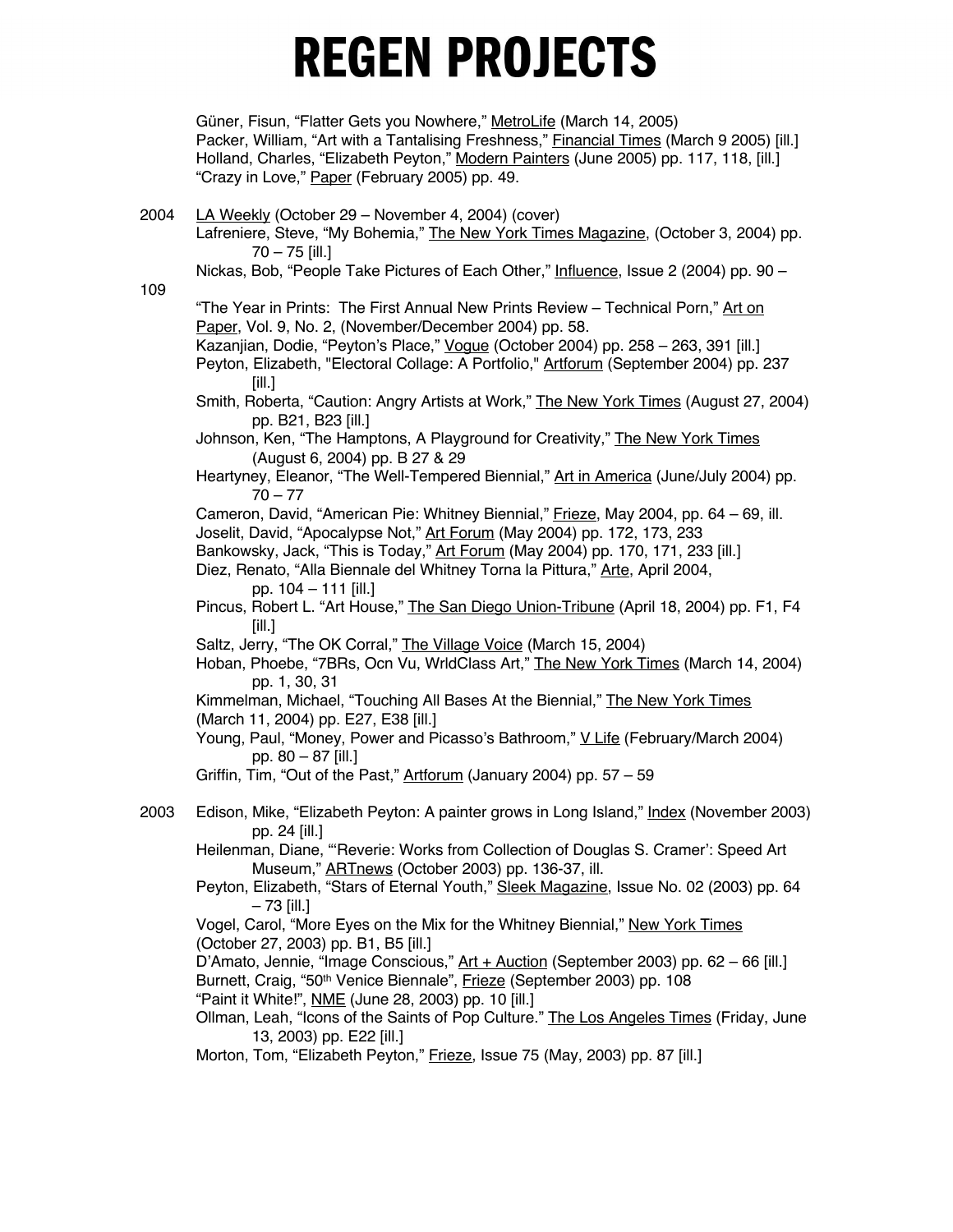2002 Halle, Howard, "Papering the house," Time Out New York (November  $7 - 14$ , 2002) pp. 81 Schjeldahl, Peter, "The Drawing Board: New directions for the oldest medium," New Yorker (November 4, 2002) pp. 102, 103 [ill.] Smith, Roberta, "Retreat From the Wild Shores of Abstraction," The New York Times (October 18, 2002) pp. B29, B31 Boutoux, Thomas, "Dear Painter: The Figure Since Late Picabia," **Flash Art (September** 2002) pp. 65 [ill.] Valdez, Sarah, "Elizabeth Peyton at Gavin Brown's enterprise," Art in America (March, 2002) pp. 128, 129 [ill.] Amy, Michael, "Elizabeth Peyton: Gavin Brown's enterprise" Tema Celeste, Issue 89 (February, 2002) pp. 75 [ill.] 2001 Verzotti, Giorgio, "Elizabeth Peyton: Deichtorhallen," Artforum (October, 2001) pp.140 Kay, Shara, "Just the Emperor," Art News (September 2001) pp. 42 [ill.] 2000 "About Face: Chuck Close in Conversation with Elizabeth Peyton," Parkett, No. 60 (2000) pp. 28 – 35 [ill.] "Elizabeth Peyton," Intervista (Summer 2000) pp. 21 – 23 [ill]. Moreno, Gean, "High Noon in desire Country," Art Papers (May/June, 2000) pp. 30 - 35 [ill.] Miles, Christopher, "Elizabeth Peyton: Regen Projects," Artforum (January, 2000) pp. 119 [ill.] Russell, John, "Making Pen and Ink Seem Passe: The Proliferation of New Ways to Draw," The New York Times, August 18, E33 1999 Grabner, Michelle, "Examining Pictures: Exhibiting Paintings," Frieze (November/December 1999) pp. 108, 109 Tully, Judd, "The Contemporary Sales," Art & Auction, November, 1999, p. 76 Cooper, Jacqueline, "Heavy Emotion Invades Contemporary Painting," New Art Examiner (September, 1999) pp. 32 – 35 [ill.] Vincent, Steven, "Impact Players," Art & Auction, May 15, 1999, pp. 75-81 Lewis, Jim, "Elizabeth Peyton: Pop Culture's Mirror," Interview (June, 1999) pp. 52 [ill.] Philippi, Anne, "Elizabeth Peyton," Park & Ride (July/August, 1999) pp. 8, 9 Wong, Gloria M., "From the Desk of...," Bazaar, June, 1999 p. Kimmelman, Michael, "Elizabeth Peyton," New York Times, April 23, 1999, pp. B33 "Art," Time Out New York, March 18 - 25, 1999, p. 64, ill. Saltz, Jerry, "Getting Real," The Village Voice (April 20, 1999) pp. 34 [ill.] Scott, Whitney, "Elizabeth Peyton's Place," Detour (April, 1999) pp. 138 [ill.] Kunitz, Daniel, "Changing Faces," Artnews (March, 1999) pp.106 – 111 [ill.] Arning, Bill, "Elizabeth Peyton," Poliester, 1999, p. 16-21 Peyton, Elizabeth, "Elizabeth Peyton's Top Ten," Artforum (March, 1999) pp. 38 1998 Van de Walle, Mark, "Avant-Garde and Kitsch! Why 'Bad Painting' is Hot," Art & Auction, (May, 1998) pp. 144-9, ill. Dorment, Richard, "A Brush with Young America," The Daily Telegraph (August, 26, 1998) pp. 19 Renton, Andrew, " A Continuous Discplacement," **Flash Art**, Issue 31 (Summer 1998) pp. 94 Vettese, di Angela, "Come dare un cotorno agli affetti," II Sole-24 Ore (July 5, 1998) pp. 37 Christorfori, Ralf, "Harry und Prinzessin Di beim Fernsehen," Frankfurter Allgemeine Zeitung (June 29, 1998) pp.47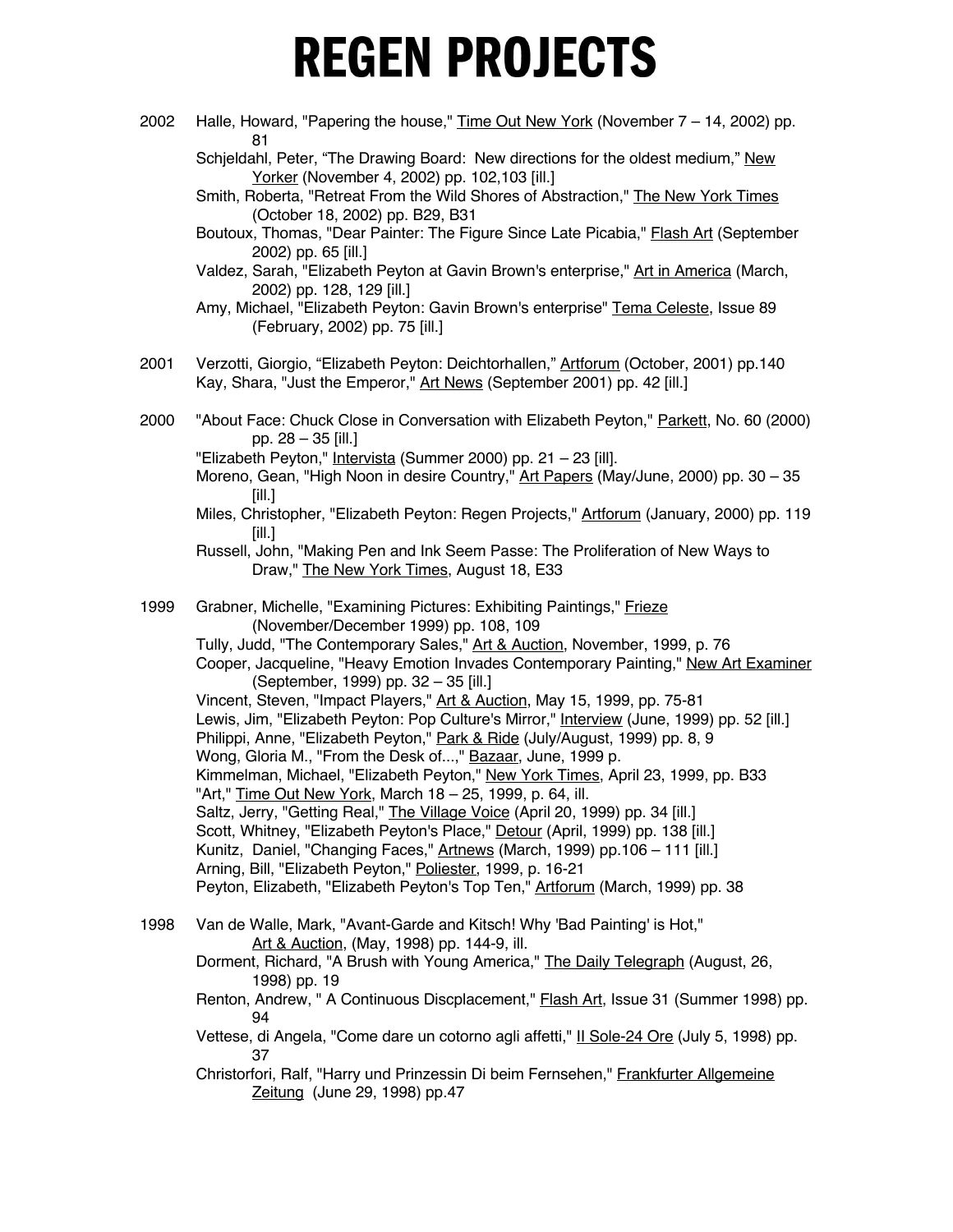Pesch, Martin, "Im Schatten junger Mannerblute," die tageszeitung (June, 1998) pp. 17 Muir, Robin, "Star Gazer," Independent Saturday Magazine (February 21, 1998) pp. 24, 25 [ill.] Wakefield, Neville, "Elizabeth Peyton," Elle Decor (March, 1998) pp. 72 - 75 [ill.] Concepcion, Teresa, "Elizabeth Peyton Portrait of an Artist," Heartbeat (March, 1998) p. 6 Lin, Jeremy, "Elizabeth Peyton Innocent Mission," issue 13, p. 97 Fairbrother, Trevor, "Prime of Life," Seattle Art Museum (brochure) "Paint Pops," J17 (November, 1998) pp. 107 Negrotti, Rosanna, "States of Mind," What's On (October 7, 1998) pp. 8, 9 Januszczak, Waldemar, "Young Turk No More," Sunday Times (September 27, 1998) Packer, William, "The Pointlessness of Irony," Financial Times, September 15 Gayford, Martin, "The Art Game," The Spectator (September 12, 1998) pp. 48 Karcher, Eva, "Im Auge Des Hurrikans," Elle, September, pp. 83, 84 Searle, Adrian, "The Infants Liam and Noel on the Sofa...," The Guardian, September 7, p. 19 Burton, Jane, "Mad in the USA," The Daily Express (September 5, 1998) Coomer, Martin, "Young at Art," Time Out (September, 1998) Meisel, Steven, Vogue Italia (July 1998) pp. 194, 195 Viegas, Camilia, "Mostra aponta rumos da pintura moderna," Coderno 2 (May 4, 1998) Swenson, Ingrid, "Not Just a Pretty Face," Make 79 (Spring 1998) pp. 20, 21 [ill.] Hubbard, Sue, "Elizabeth Peyton," Time Out (March 25, 1998) pp. 38 Maloney, Martin, "The Art of Elizabeth Peyton," Frank (March 1998) Price, Dick, "Exhibition of the Month," I-D (March, 1998) pp. 56 Frederickson, Eric, "Fan's Eye View," The Stranger (January 22, 1998) Makogiannis, Eugenie, "Painter Explores Dreamy Worlds," Downtown Source (January 5 – 11, 1998) pp. 5 "Interview: Elizabeth Peyton," The Art Newspaper (March, 1998) Borschke, Margie, "Unbashed Celeb Worship," Jane (April, 1998) Pilgram, Linda, "An Interview with a Painter," Parkett, No. 53 (1998) pp. 59 – 61 Strange, Raimar, Artist Kunstmag, No. 37 (1998) pp. 46 – 50 1997 Schjeldahl, Peter, "Peyton's Place," Village Voice (March 25, 1997) [ill.] Hickey, Dave, "Top Ten: The Year in Review: Elizabeth Peyton," Artforum (December, 1997) pp. 88, 89 [ill.] Rimanelli, David, "Top Ten: The Year in Review: John Currin, Elizabeth Peyton, Luc Tuymans," Artforum (December, 1997) pp. 105 LaBelle, Charles, "Art Reviews: Longing and Memory", art/text (November 1997 – January 1998) pp. 92 [ill.] Dobrzynski, Judith H., "A Popular Couple Charge Into the Future of Art, but in Opposite Directions", The New York Times (September 2, 1997) pp. B1, B2 Hayt, Elizabeth, "People Are Talking About: Arts", Vogue (September 1997) Smith, Roberta, "Art in Review: Projects", New York Times (August 4, 1997) pp. B2 Schjeldahl, Peter, "The Daub Also Rises", Village Voice (July 29, 1997) Knight, Christopher, "Beguiled by 'Longing and Memory'", Los Angeles Times (June 7, 1997) pp. F1, F14, ill. Pagel, David, "A Little Tenderness", Los Angeles Times, (February 20, 1997) pp. 24 1996 Savage, Jon, "Boys Keep Swinging", *Frieze*, November/December, pp. 58-61, ill. Bonami, Francesco, Flash Art (March/April, 1996) pp. 84 – 86, [ill.]

1995 Muir, Gregor, Frieze (October, 1995) pp. 70, 71 [ill.] Decter, Joshua, Artforum (May, 1995) pp. 101 [ill.]